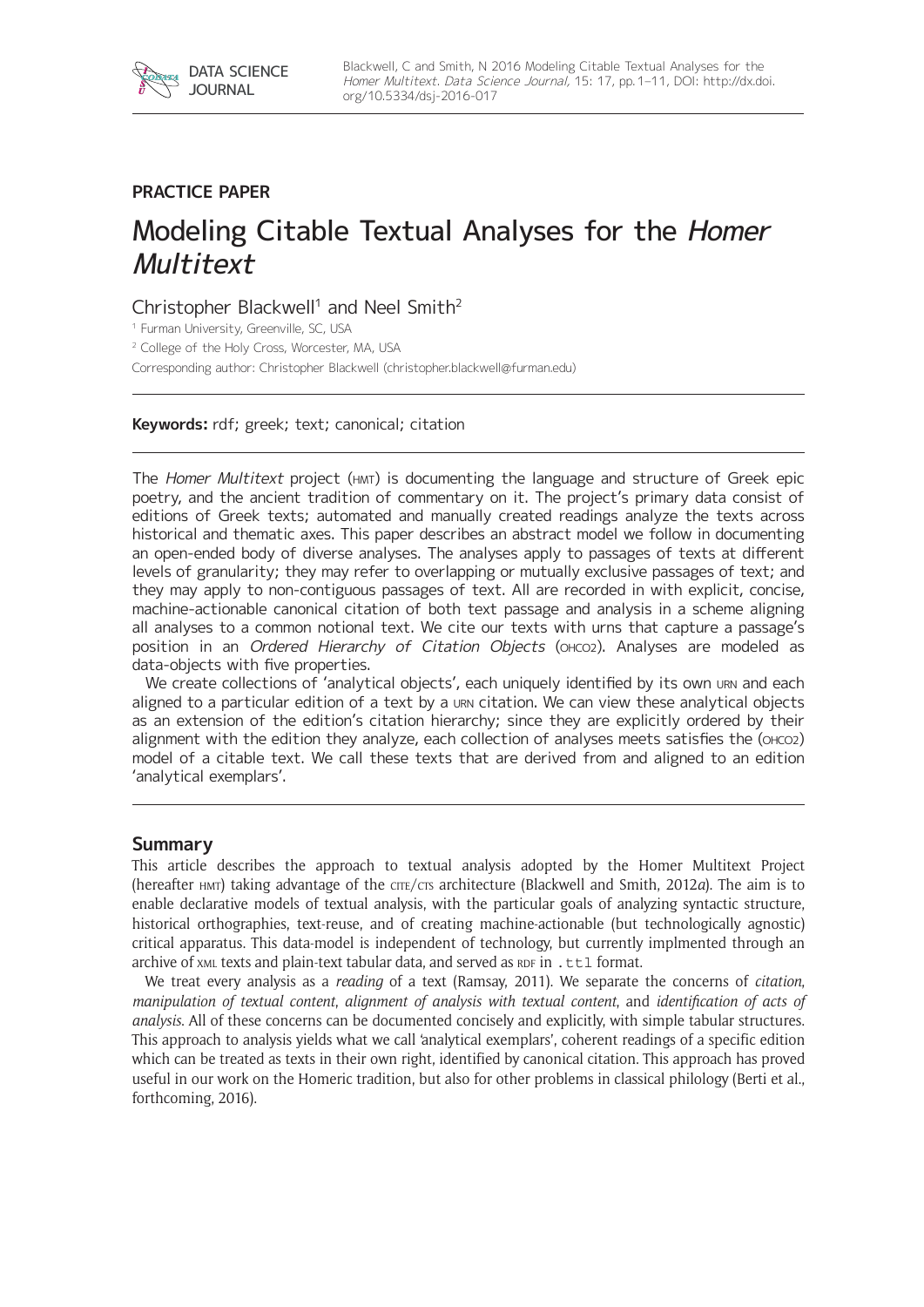### **Background**

The *Homer Multitext* is an ongoing collaborative project in editing and analyzing the primary source documents for Greek epic poetry, particularly the Byzantine manuscripts from the 10th through the 13th Centuries ce that preserve versions of the Homeric *Iliad* and the ancient tradition of commentary from Alexandrian and Roman scholars. The project's primary data consists of digital images of manuscript folios and diplomatic editions of the poetic and commentary texts that they contain.

The editions are encoded in xml validated against the Text Encoding Initiative's P5 schema (TEI Consortium Editors, 2016), but the  $H$ mt uses only a very small subset of the  $TE$ 's tagset, limited to three semantic areas:

- 1. markup applying a citation scheme to the text
- 2. markup documenting the editorial status of portions of the text (such as text erased, added or corrected by the original scribe)
- 3. markup identifying textual tokens that are not valid Greek lexical forms (such as Greek letters used as numbers, or regular abbreviations expanding to full forms)

This approach to editing is well understood today, but how best to model and organize *analyses* is an open question. We want to produce and publish citable analyses of our textual data, and be able to associate additional information with passages of text at different levels of granularity.

Some examples can serve to illustrate the challenge. The text of the first two lines of the Homeric *Iliad*, as it appears in one manuscript, reads:

> μῆνιν ἄειδε θεὰ Πηληϊάδεω Ἀχιλῆος οὐλομένην, ἣ μυρί᾽ Ἀχαιοῖς ἄλγε᾽ ἔθηκε,

One obvious analysis of these lines might attach lexical information to each word-token. The first wordtoken is "μῆνιν". Another anlysis might attach metrical information to each poetic foot. The first poetic foot corresponds to the text "μῆνιν ἄ". A syntactic analysis might want to identify the first noun-phrase of the *Iliad*, which is "μῆνιν οὐλομένην" (the first word of the first line, and the first word of the second line, but nothing in between).

This kind of analysis cannot be embedded in an xml edition. As a practical matter, the examples given above represent overlapping hierarchies that, even if they can be encoded in xml, would quickly make the document unmanageably complex. As a scholarly matter, we assume that there are an unlimited number of possible analyses, and we would like our approach to data to accommodate them all.

### **Annotation Standards**

The hmt's workflow and data model for annotation takes advantage of several existing standards for annotation of digital texts. Our editors capture transcriptions of the textual content of manuscripts as TEI-conformant xml files. In our current implementation, all project data (except for binary image files) is stored on the server as RDF statements, using some established namespaces, and some project-specific namespaces.<sup>1</sup>

As described above, тEI, and any xmL-specific standard (such as XPointer<sup>2</sup>) for annotation was deemed insufficient and impractical for capturing multiple, concurrent or even competing, textual analyses. The Open Annotation working group's Web Annotation Standard, a W<sub>2</sub>C Candidate Recommendation as of September, 20163 , provides a framework for annotation built using Linked Data fundamentals. As a generic framework, Open Annotation's vocabulary could express many of the relationships we describe below. Because our textual analyses reflect and extend a specific model of "text", we have chosen to use project-specific RDF with an hmt namespace.

The HMT's data is transformed to .ttl, to be served by an RDF triple-store. The project's .ttl data includes project-specific vocabularies from the **cts**, **cite**, and **hmt** namespaces. It also includes vocabularies from the following namespaces: **dcterms** (<http://purl.org/dc/terms/>), **rdf** (<http://www.w3.org/1999/02/22-rdf-syntax-ns#>), **xsd** ([http://www.w3.org/2001/](http://www.w3.org/2001/XMLSchema#) [XMLSchema#\)](http://www.w3.org/2001/XMLSchema#), **olo** [\(http://purl.org/ontology/olo/core#](http://purl.org/ontology/olo/core#)), **lex** [\(http://data.perseus.org/rdfverbs/\)](http://data.perseus.org/rdfverbs/), **rdfs** ([http://www.](http://www.w3.org/2000/01/rdf-schema#) [w3.org/2000/01/rdf-schema#\)](http://www.w3.org/2000/01/rdf-schema#), **owl** ([http://www.w3.org/2002/07/owl#\)](http://www.w3.org/2002/07/owl#).

<sup>2</sup> [https://www.w3.org/TR/WD-xptr.](https://www.w3.org/TR/WD-xptr)

<sup>3</sup> <https://www.w3.org/TR/annotation-model/>.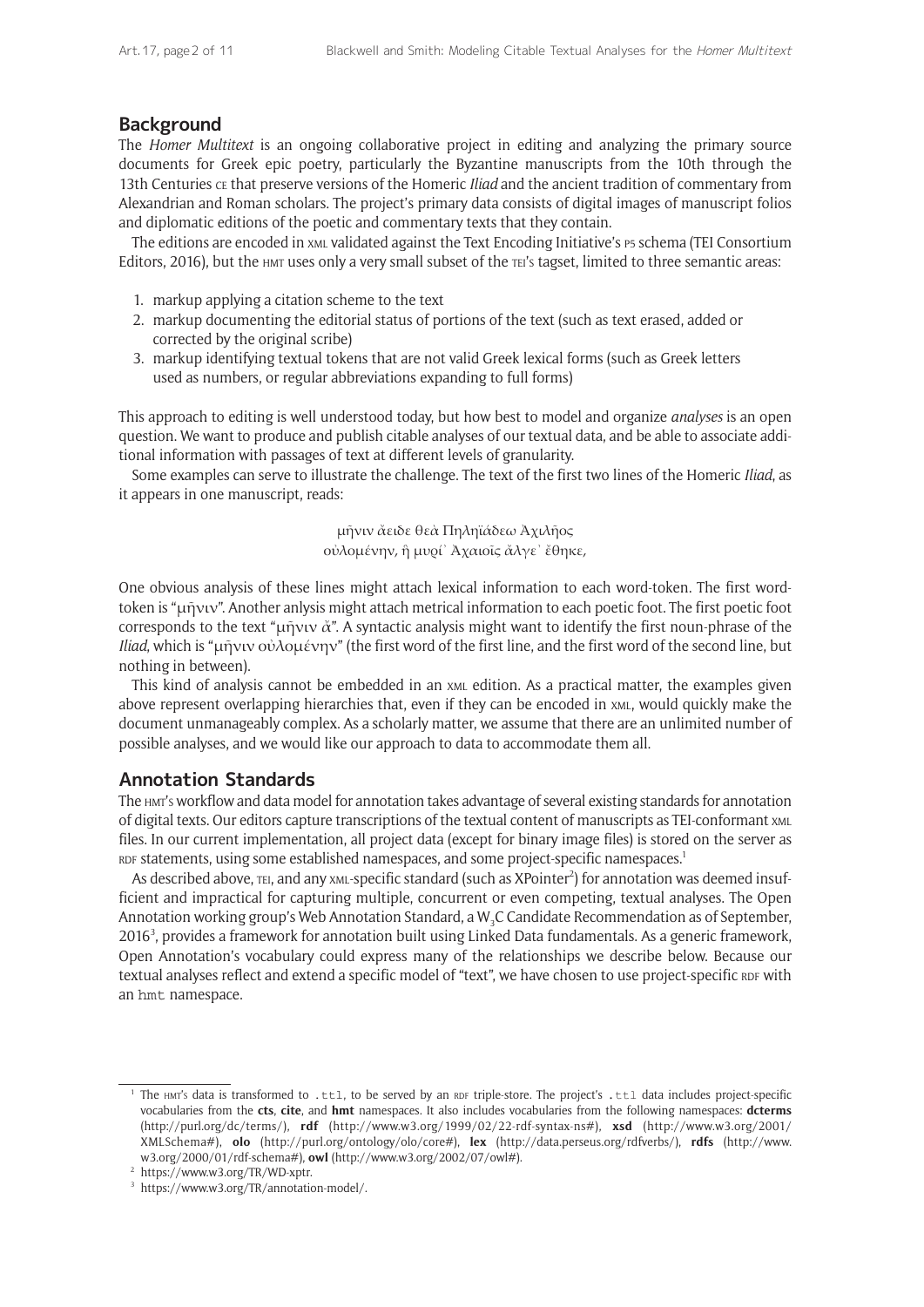### **An Abstract Model of 'Text'**

We treat citable texts as an **ordered hierarchy of citation objects** (онсо2) (Smith and Weaver, 2009). (The '2' recognizes the earlier model proposed by DeRose, et al., of an 'ordered hierarchy of *content* objects,' or ohco (DeRose et al., 1990).) ohco2 defines a citable text as a set of citable nodes that:

- belong to a bibliographic hierarchy
- belong to a citation hierarchy
- are ordered

This model frees us to convert representations of a citable text to any format determined to be equivalent under ohco2. When analyzing textual content, a tabular representation is often convenient; when integrating textual content with other related material, we use directed graphs. For editing, we instantiate a tree model using tei-xml (a widely used standard for encoding humanist texts) with associated metadata.

### **Canonical Text Services URNs**

The crs urn captures the bibliographic hierarchy of a text-text-group, work, version-and the hierarchy of citation, in a concise, machine-actionable canonical citation (Blackwell and Smith, 2012*b*)<sup>4</sup>. This cts urn identifies the two lines of the *Iliad* quoted above:

urn:cts:greekLit:tlg0012.tlg001.msA:1.1-1.2 *urn* : *cts* : *greekLit* : namespaces : **tlg0012**  $\mathbb{Z}$   $\rightarrow$ **Homeric Poetry** *. UMH* تنبيحته *\*MJBE .* <u>msA</u> ∶ <u>*1.1* **− 1.2</u>**</u>  $F<sub>effion</sub>$  $citation$  $\overbrace{\hspace{2.5cm}}$ *DUTVSO*

By manipulating the citation element of the urn, we can identify any passage of text: individual citable nodes (*e.g.* '. . . :1.1'), ranges ('. . . :1.1–1.2'), containing-elements ('. . . :1', identifying all citable nodes in Book 1 of the *Iliad*), or 'mixed ranges' like '. . . :1–2.2', 'all of Book 1, and lines 1–2 of Book 2'.

Each citable node contains text content, which may be structured as the editor of a specific edition chooses. The text contents of one edition might follow a plain-text model; others might used a mixed-content model represented by markdown or xml. This distinction between the canonical citation object, a fundamental component of the text, and its text content has implications for how we represent analyses of a text.

The Canonical Text Services (CTS) protocol<sup>5</sup> defines a networked service for retrieving passages of text identified by CTS-URN. CTS separates the concern of *retrieval by canonical citation* from the related but subsequent concern of *analyzing* the text content. We will now consider how we can work with analyses that do not align with the boundaries of citable nodes retrievable in the crs protocol

# **Citation of Other Data**

The hmt models data other than texts as versioned records in a collection of objects with common properties. We refer to these objects with cite urns (Blackwell and Smith, 2012*a*). A cite urn identifies a collection of objects unique within a namespace, a uniquely identified object in the collection, and a version-identifier for that object.



cite-urn

<sup>4</sup> In this discussion, 'canonical' does not necessarily mean 'traditional', but rather 'independent of any particular representation of the text.' *Iliad* 1.1, as the citation to the first line of Book 1 of the poem, is both traditional and canonical. Some classical texts have traditional citation schemes based on particular printed editions (*e.g.* Plato); those often fail to serve well as canonical citations.

<sup>5</sup> <http://cite-architecture.github.io/cts/>.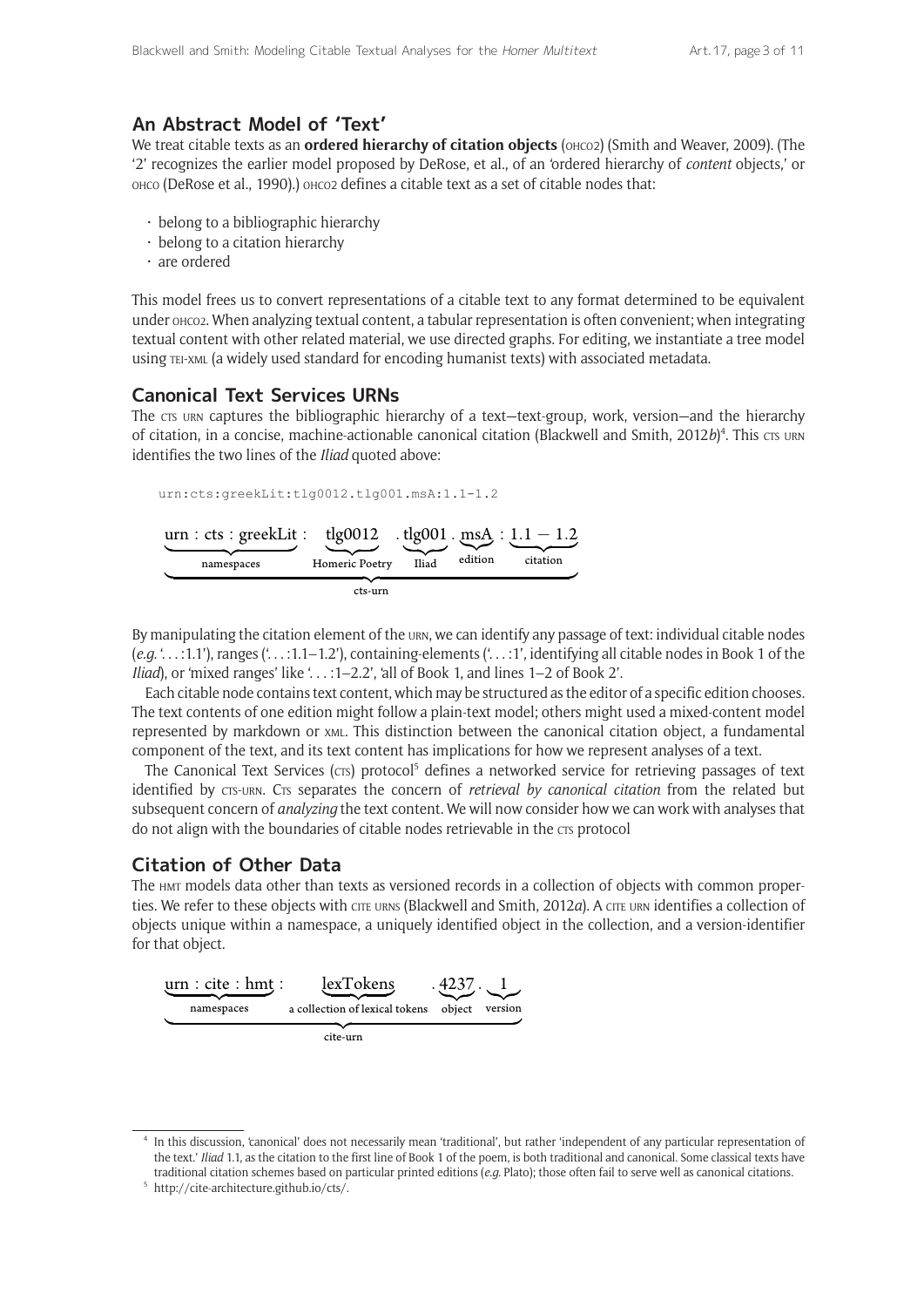# **Declaration vs. Alignment**

Expressing the analysis of a passage of text can be reduced to associating a crie urn with a crs urn. The crs urn can point to any passage: a single citable node in the text, a range of citable nodes, or a larger citation unit, '*Iliad* Book 2', for example.

When we analyze the *contents* of a citable node, however, we may need to work with textual contents that do not correspond perfectly to one or more citable nodes. We can *align* our analysis with characters in a particular edition by means of an extension to a crs urn identifying an indexed substring within a citable portion of specific text. urn:cts:greekLit:tlg0012.tlg001.msA:1.1@μῆνιν[1], for example, points to the first instance of the string 'μῆνιν' in Book 1, line 1, of the 'msA' edition of the *Iliad*.

In the cire architecture,  $@$  extends a urn with a type-specific subreference. Crs urn subreferences index substrings from an origin of 1. The subreferenced string is based on the coara content of the identified version of the text (excluding any markup), in the character encoding of that version. They can be treated naively as strings, and they can serve for more sophisticated comparisons using language-aware methods.<sup>6</sup>

# **Requirements for Declarative Analysis**

For our editorial and analytical work to constitute a foundation for further scholarship, we want to emphasize the *declarative* over the *procedural*. That is, while computational processes such as search, tokenization, or difference operations are tools for scholarship, we want subsequent scholars to be able to point, explicitly and unambiguously, to any results of those operations.

With urn citations, we can construct what we call an 'analysis-relation' associating some data with a span of text. Each analysis-relation is a member of a collection of analysis-relations; the collection is ordered by the document order of the text analyzed. The textual component of the analysis-relation may be defined at any scale (a single character, for example, or, 'Book 2 of the *Iliad*'). The data component may be unique to this analysis-relation ('the first scribal correction on manuscript A') or applied to many analysis-relations ('dactyl').

Every analysis 'deforms' the text, to borrow Stephen Ramsay's portmanteau term for the activity of reading: 'deformance' (Ramsay, 2011). An analysis of urn:cts:greekLit:tlg0012.tlg001.msA:1.1@μῆνιν as a lexical token might deform the text of that version simply as 'μῆνιν' with some conversion of Unicode characters to ensure precombined accents; it might deform it to 'mh=nin', using an ascii representation of polytonic Greek. A lemmatized analysis of this same text might deform the text to 'μῆνις' (the nominative, singular 'lexicon form'); a metrical analysis might deform it to  $\sim$ .

We fully document an analysis with five pieces of information:

- 1. The **analyzed text** is the citation to a version of the text, a crs unn, perhaps with an aligning sub-reference, identifying the text we are analyzing.
- 2. The **analysis** is a cite urn identifying the data resulting from this analysis.
- 3. The **sequence** is the index of this analysis-relation in the ordered collection of analyses.
- 4. The **text deformation** is a string of characters expressing the reading resulting from this analysis.
- 5. The **analysis record** is the canonical identifier for this cluster of objects: the five items documenting this instance of applying a specific analysis to a specific passage of text.

# **A Simple Example**

Each of these five pieces of information is necessary, even in such an apparently simple case as tokenizing a text by word.

The *Homer Multitext*'s edition of the *Iliad* as it appears on the Venetus A manuscript—*Marcianus Graecus*  Z454 [=822]; for an overview of this manuscript, see Dué (2008)—documents the text and editorial status of Book 2, line 4, with this TEI XML markup:

```
τιμήσ<choice><reg>ει</reg><orig>ῃ</orig></choice>· ὀλέσῃ δὲ πολέας ἐπὶ 
νηυσὶν Ἀχαιῶν·
```
— *Iliad* 2.4 (msA)

<sup>6</sup> For the hmt, we have published a code library for working with ancient Greek text: [http://neelsmith.github.io/greeklang/.](http://neelsmith.github.io/greeklang/) This library can identify equivancies between Greek strings in different encodings—*e.g.* "μῆνιν" and "mh=nin"—and translate among them.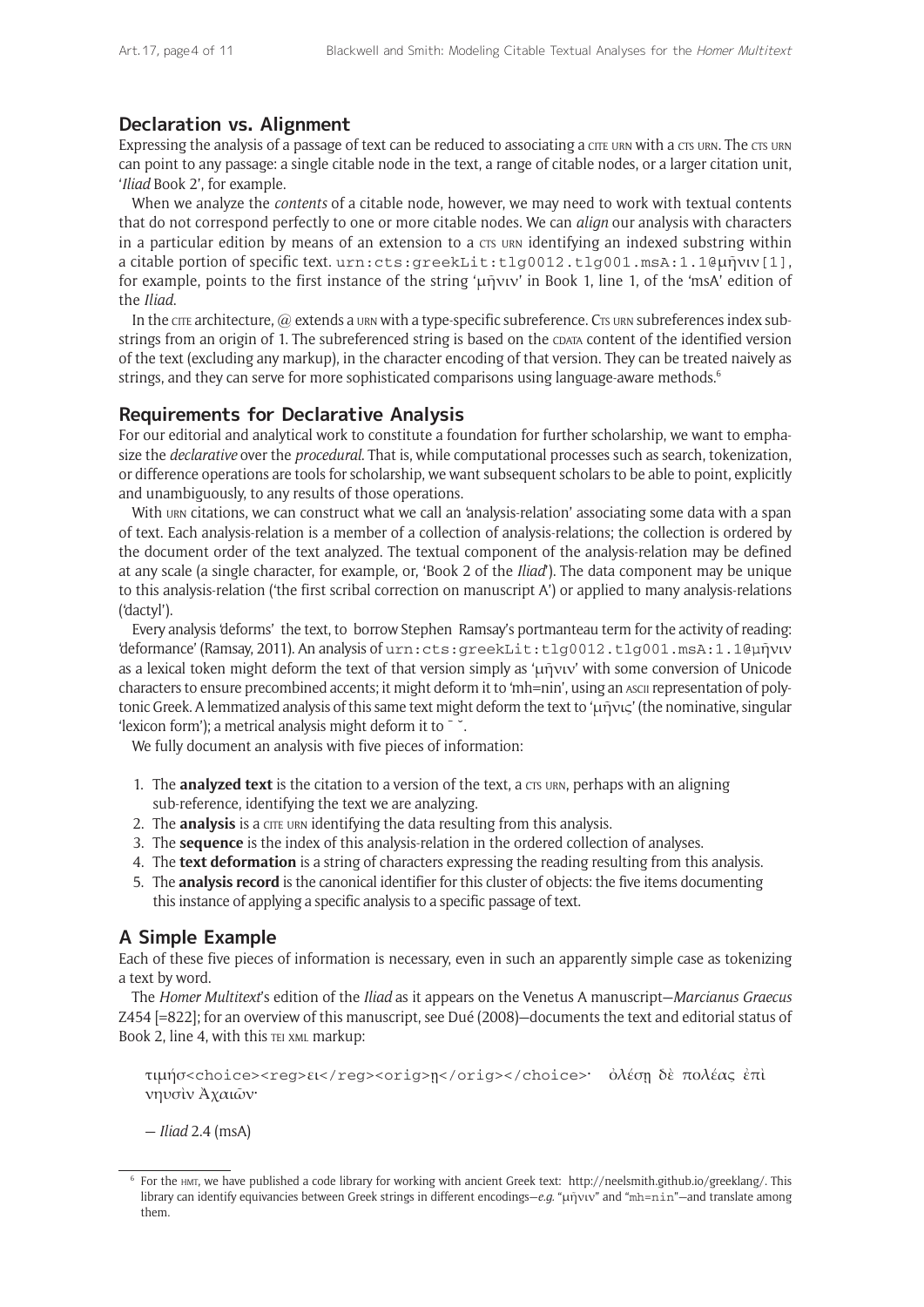The scribe wrote the verb-form τιμήσῃ, but added an alternate ending -ει supralinearly. For our lexical analysis, our project's convention is to capture the original text. The first analysis, then, analyzes the textual content of our xml edition from the first instance of the character *tau* through the first instance of the combined *eta with iota-subscript* (τιμήση). We can express this with the cts urn urn:cts: greekLit:tlg0012. tlg001.msA:2.4@τ[1]-2.4@ῃ[1]. That urn accurately identifies the textual content under analysis, but it does not itself represent a coherent text. Naively resolved, it would result in 'τιμήσ<choice><reg>ει </reg><orig>ῃ', which is neither Greek nor well-formed xml. Resolved without markup, it would result in 'τιμήσειῃ', which is not a Greek word. In either case, a sensible reading of the resulting text would require further, potentially complex, processing.

By specifying a text-deformation for this particular analysis, we can state explicitly that urn:cts:greekLit:tlg0012.tlg001.msA:2.4@τ[1]-2.4@ῃ[1], *in this analysis*, is read as 'τιμήσῃ'. Our citable analysis can be declarative rather than procedural.

We identify explicitly the position of this analysis in the sequence of all lexical tokens in this version of the *Iliad*. We treat the lexical token 'τιμήσῃ' as a data-object in a collection of lexical tokens, and identify it with a unique cite urn; every instance of τιμήση in our *Iliad* will be analyzed with this urn.

In this analysis by lexical token we choose to ignore editorial markup, but because its tokens are still be aligned to the Edition, the editorial status of any given token—unclear, supplied, *vel sim.*—can be determined, even though the reading that results from the analysis is straightforward Greek without markup.

| <b>Field</b>     | Value                                                   |
|------------------|---------------------------------------------------------|
| Analysis Record  | urn:cite:hmt:VenA lexical analysis.4237.1               |
| Sequence         | 4237                                                    |
| Analyzed Text    | $urn:cts:greekLit:tlg0012.tlg001.msA:2.4@τ[1]-2.4@η[1]$ |
| Analysis         | urn:cite:hmt:lexicalTokens.788.1                        |
| Text-Deformation | τιμηση                                                  |

**Table 1:** Aligning a single lexical token to a form correct on the manuscript.

| <b>Field</b>     | Value                                                   |
|------------------|---------------------------------------------------------|
| Analysis Record  | urn:cite:hmt:VenA_lexical_analysis.4238.1               |
| Analyzed Text    | $urn:cts:qreekLit:t1q0012.t1q001.msA:2.4@o[1]-2.4@n[2]$ |
| Sequence         | 4238                                                    |
| Analysis         | urn:cite:hmt:lexicalTokens.1988.1                       |
| Text-Deformation | $\partial$ λέση                                         |

**Table 2:** The next lexical token in sequence.

We can document the first metrical foot with the following data (**Table 3**):

| <b>Field</b>     | Value                                                    |
|------------------|----------------------------------------------------------|
| Analyzed Text    | $urn:cts:qreekList:t1q0012.t1q001.msA:1.1@u[1]-1.1@a[1]$ |
| Sequence         |                                                          |
| Analysis Record  | urn:cite:hmt:metricalAnalysis.1.1                        |
| Analysis         | urn:cite:hmt:meter.dactyl.1                              |
| Text-Deformation | μηνιν $\check{\alpha}$                                   |

**Table 3:** The first metrical foot of *Iliad* 1.1.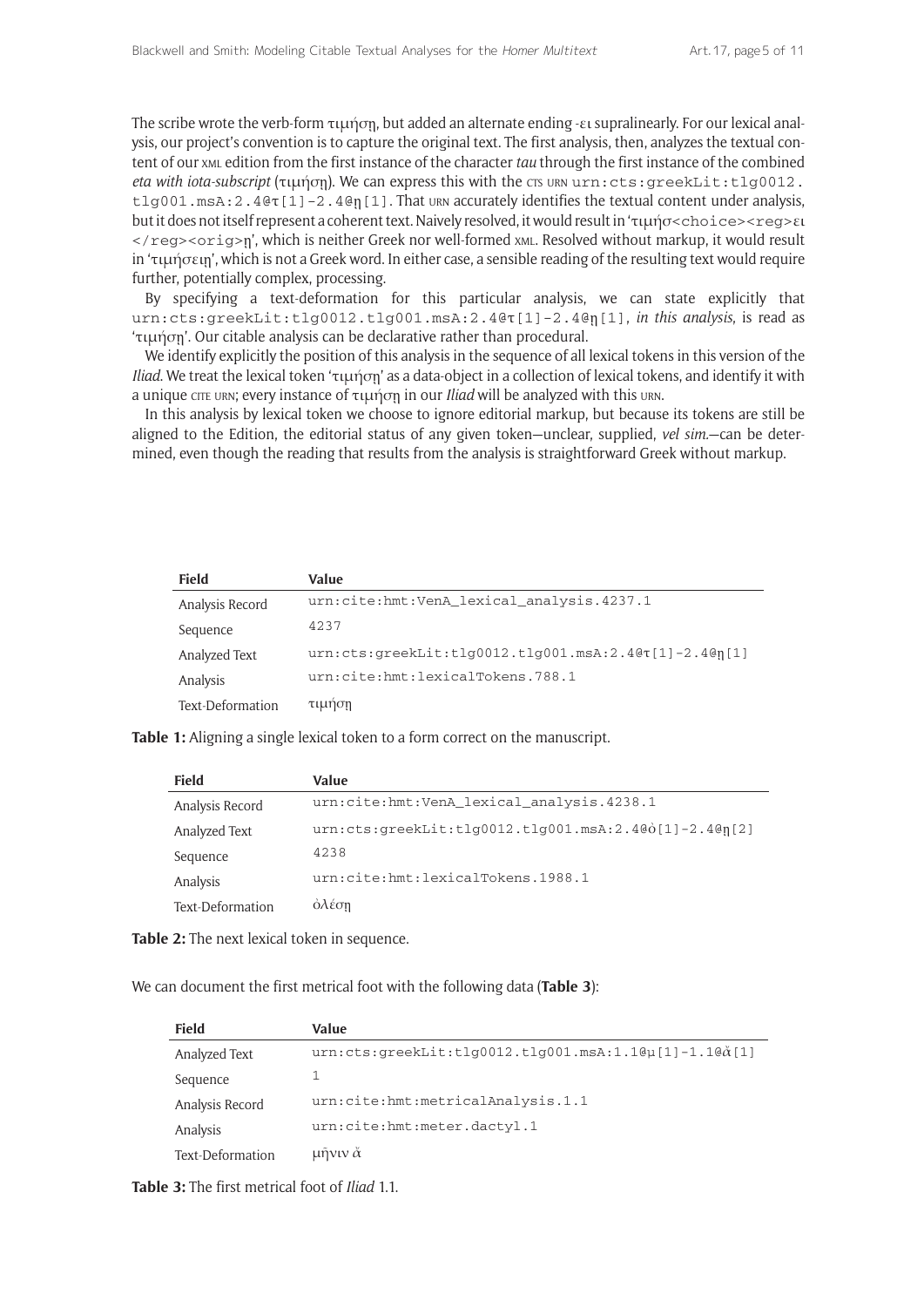# **Complementary Examples**

### **Metrical Feet**

The meter of Greek epic poetry disregards word-boundaries. A compresensive documention of poetic meter, encoded in xml markup without violating the rule against overlapping hierarchies would result in an xml edition so complex as to be unusable, especially when combined with markup documenting editorial status. Here is the first line of the *Iliad*, divided into six metrical feet, with the analysis of each foot (**Table 1, 2**):

> **μῆνιν ἄ**ειδε θε**ὰ Πη**ληϊά**δεω Ἀχι**λῆος μῆνιν ἄ | ειδε θε | ὰ Πη | ληϊά | δεω Ἀχι | λῆος dactyl | dactyl | spondee | dactyl | dactyl | spondee

### **Syntax**

Syntactical analysis may also fail to align with word-boundaries. The Greek word 'οὔτε', for example, performs two syntactic functions. The 'οὔ' is an adverb, and the 'τε' is a coordinator. One response to this problem has been to create editions tailored to this specific type of analysis by inserting editorial word divisions into forms like οὔτε. For our work, we want to avoid introducing non-standard orthography into our edited texts merely to serve a single kind of analysis. By generating a 'syntax-token analysis' we can leave our edition intact, while precisely assigning syntactical roles to parts of words where needed.

ἵν᾽ οὔτε φωνὴν οὔτε του μορφὴν βροτῶν — Aeschylus, *Prometheus Bound* 21

| Field            | Value                                      |
|------------------|--------------------------------------------|
| Analyzed Text    | urn:cts:greekLit:tlg0085.tlg003:21@ovt&[1] |
| Sequence         | Ν                                          |
| Analysis Record  | urn:cite:fu:pvSyntax.45.1                  |
| Analysis         | urn:cite:fu:syntaxTokens.2345.1            |
| Text-Deformation | оĎ                                         |

**Table 4:** Analyzing οὔτε as an adverb, οὐ.

| <b>Field</b>     | Value                                      |
|------------------|--------------------------------------------|
| Analyzed Text    | urn:cts:greekLit:tlg0085.tlg003:21@ovt&[1] |
| Sequence         | $N+1$                                      |
| Analysis Record  | urn:cite:fu:pvSyntax.46.1                  |
| Analysis         | urn:cite:fu:syntaxTokens.2346.1            |
| Text-Deformation | τε                                         |

**Table 5:** Analyzing οὔτε as an coordinator, τε.

| <b>Field</b>     | Value                                                                              |
|------------------|------------------------------------------------------------------------------------|
| Sequence         | 13                                                                                 |
| Analysis Record  | urn:cite:histfragDipl:arist.577                                                    |
| Analysis         | urn:cite:histfrag:arist.577                                                        |
| Analyzed Text    | $urn:cts:greekLit:t1q0007.t1q012.perseus-qrc1:26.3@$<br>ύπὸ [1] -26.3@πρότερον [1] |
| Text-Deformation | ύπὸ τοῦ Μελίσσου καὶ Περικλέα αὐτὸν ἡττηθῆναι ναυμαχοῦντα<br>πρότερον              |

**Table 6:** Identifying and reuniting non-contiguous reported speech.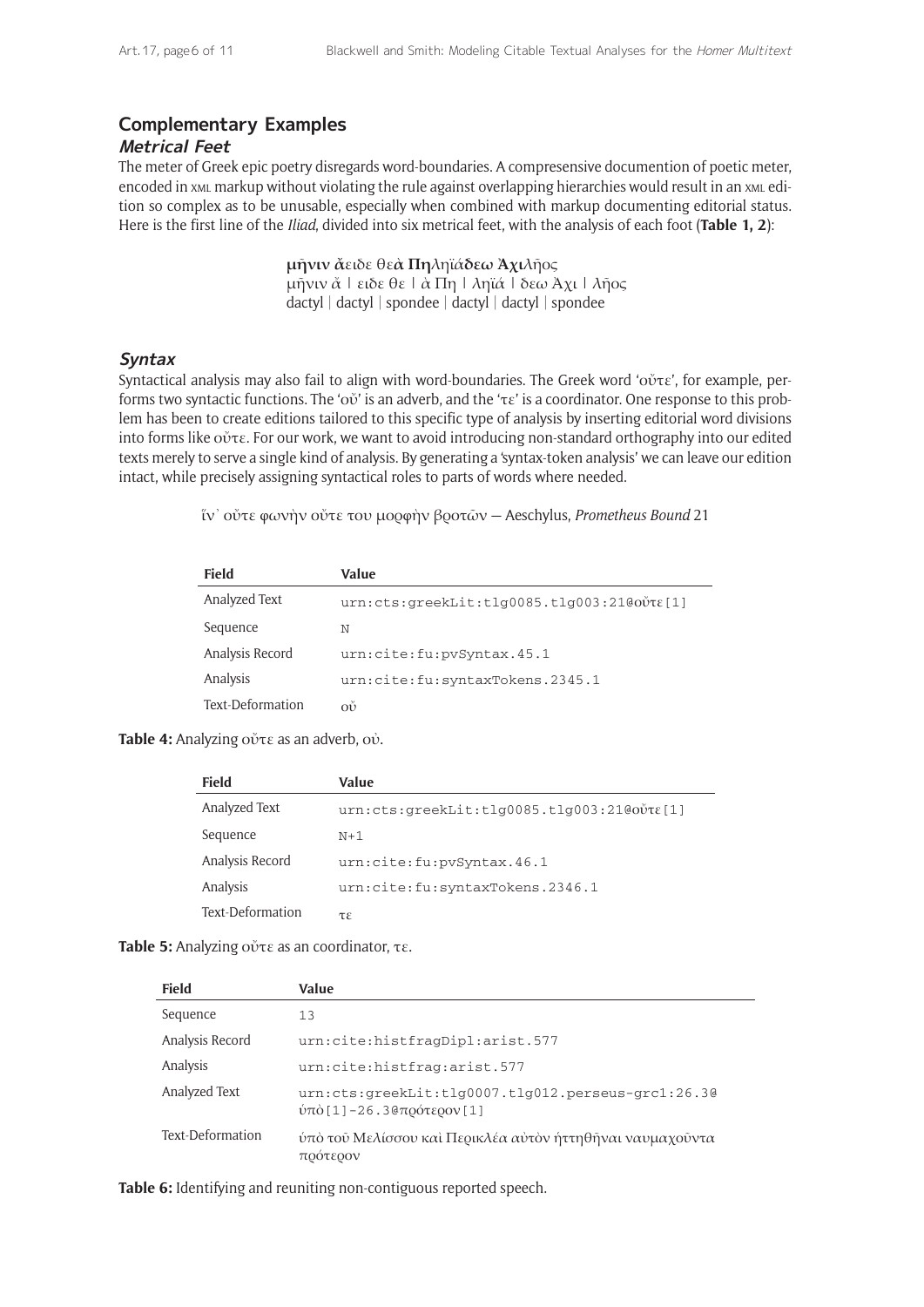Both analyses, above, align to the same string of characters in the original edition. But in the colletion of analyses, they are two elements, one following the other in sequence.

### **Non-contiguous Text**

Modelling analyses of 'text reuse'—quotation, paraphrase, allusion—can be challenging because it is often necessary to treat non-contiguous spans of text as a single unit. Here, **bold type** highlights 'text reuse' (**Table 4, 5, 6**):

**ὑπὸ** δὲ **τοῦ Μελίσσου καὶ Περικλέα** φησὶν **αὐτὸν** Ἀριστοτέλης **ἡττηθῆναι ναυμαχοῦντα πρότερον** — Plut. *Per.* 26.3

But Aristotle says that **Pericles, too, fighting in a previous naval battle, was defeated by Melissos.**

While the reused text (an indirect quotation from Aristotle) is contiguous in English translation, it is not in the Greek edition of Plutarch's *Life of Pericles*.

In this example, we analyze a string of text from our Edition, associating it with an Analysis urn that identifies an instance of text-reuse. For the **text-deformation** of our analytical exemplar, however, we choose to omit the *verbum dicendi* and speaker-attribution (*i.e.* 'φησὶν. . . Ἀριστοτέλης'), and the sentence-adverbial ('δὲ'), which are not actually part of the quotation. We have kept this analysis separate from our base edition, but we can present our reading of quotation as we choose, and attach commentary to the object pointed to by the Analysis urn.

### **Analytical Exemplars**

Every analysis of a text is a *reading* tokenizing a text into a series of analyzed units. Our approach to documenting analyses results in an ordered collection of readings, aligned to the citation hierarchy of a version (through the analyzed text CTS URN). Each of these analyses has its own text content (the text deformation), which is controlled and defined by its association with the analysis urn). So we essentially have the necessary components for a new text, in the OHCO2 model.

We implement this by defining an 'analytical exemplar', derived from a specific version, with an additional level added to the bibliographic hierarchy of a crs URN:<sup>7</sup>

urn:cts:greekLit.tlg0012.tlg001.msA: (The ms. A edition of the Homeric *Iliad*)

```
urn:cts:greekLit.tlg0012.tlg001.msA.lexTokens: (An analytical exemplar
derived from the ms. A edition of the Homeric Iliad)
```
The analytical exemplar's citation scheme follows that of the version it analyzes, but its citation hiearchy adds a further level:

urn:cts:greekLit.tlg0012.tlg001.msA:2.4 (Book 2, line 4, of the ms. A edition of the Homeric *Iliad*)

The most finely grained unit of citation from the Edition resolves to:

τιμήσ<choice><reg>ει</reg><orig>ῃ</orig></choice>· ὀλέσῃ δὲ πολέας ἐπὶ νηυσὶν Ἀχαιῶν·

We can resolve our analytical exemplar more finely, while being sure to get meangful text content:

 $^7$  A crs urn captures a bibliographic hiearchy that is similar to that defined by the FRBR (Functional Requirements for Bibliographic Records) recommendation of the International Federation of Library Associations and Institutions (IFLA) ([http://www.oclc.org/](http://www.oclc.org/research/activities/frbr.html) [research/activities/frbr.html\)](http://www.oclc.org/research/activities/frbr.html). FRBR asserts a hierarchy of: work, expression, manifestation, item. The last, "item", is defined as "a single exemplar of a manifestation". Crs's "exemplar" aligns with FRBR's "item" for physical volumes—e.q. Homer, *Iliad*, editio of Villoison, **Thomas Jefferson's personal copy thereof**. For digital texts, crs defines an "exemplar" as "a specific transformation explicitly derived from a specific version of a text."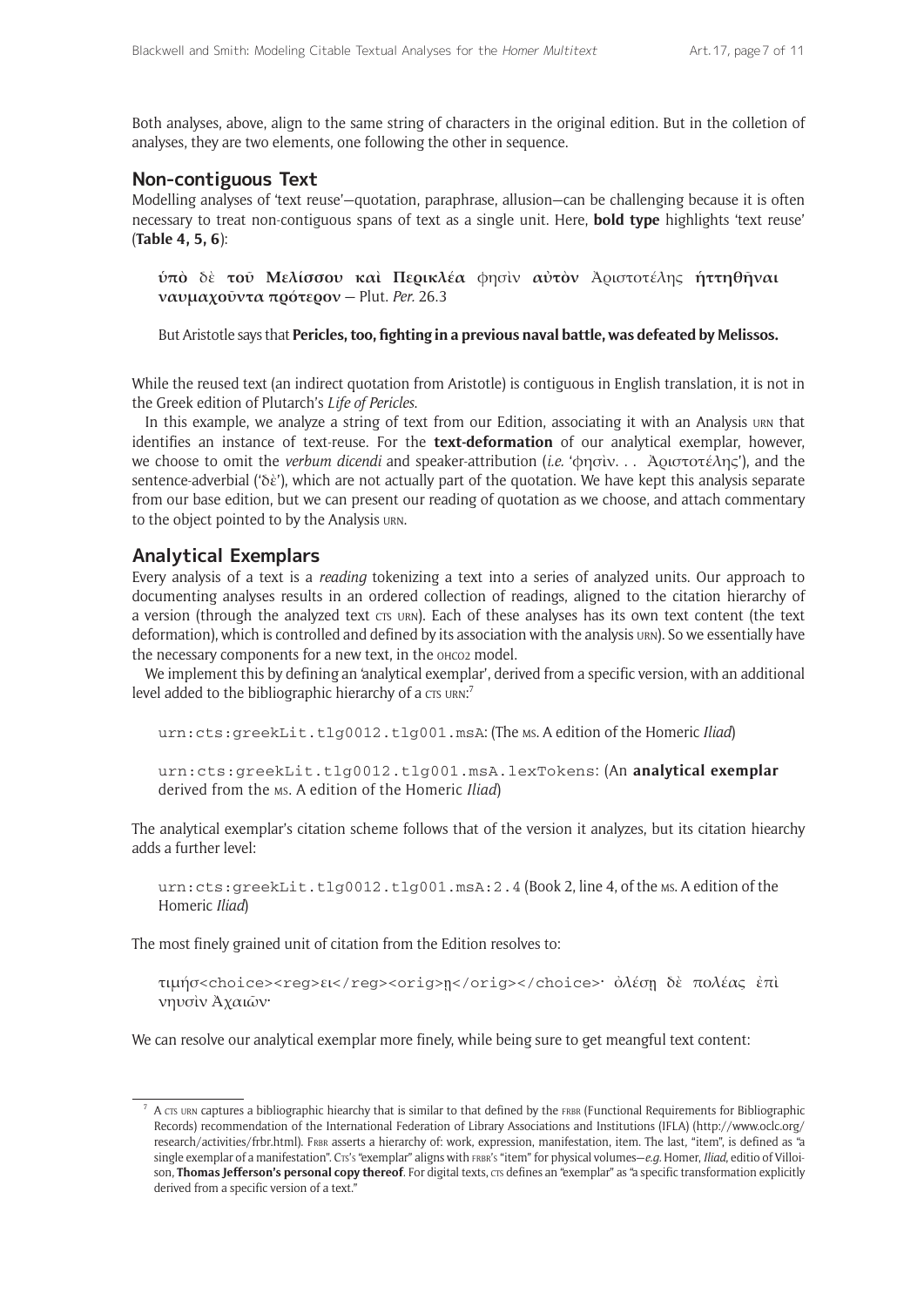urn:cts:greekLit.tlg0012.tlg001.msA.lexTokens:2.4.1 (Book 2, line 4, lexical token 1 of the 'lexical tokens analytical exemplar' derived from the ms. A edition of the Homeric *Iliad*)

This resolves to:

τιμήσῃ

By creating an analytical exemplar, we can separate concerns more effectively. For an analysis of the language of the *Iliad*, an analytical exemplar of lexical tokens provides clear, editorially controlled, data. Our textmining for lexical forms or morphology need not work around paleographical or codicological issues. At the same time, every citation in an analytical exemplar is aligned to the version from which it is derived, and so all analytical exemplars are implicitly aligned to each other.

| <b>Field</b>                                                                                          | Value                                                      |
|-------------------------------------------------------------------------------------------------------|------------------------------------------------------------|
| Analyzed Text                                                                                         | $urn:cts:greekLit:t1q0012.t1q001.msA:1.1-1.2@oùλoμένην[1]$ |
| Sequence                                                                                              | $\mathbf{1}$                                               |
| Analysis Record                                                                                       | urn:cite:hmt:clauses.1                                     |
| Analysis                                                                                              | urn:cite:hmt:clauses.1                                     |
| Text-Deformation                                                                                      | μῆνιν ἄειδε θεὰ Πηληϊάδεω Αχιλῆος οὐλομένην,               |
| Analytical Exemplar URN                                                                               | urn:cts:greekLit:tlg0012.tlg001.msA.clauses:1.1.1          |
| Next Exemplar URN                                                                                     | $urn:cts:greekLit:t1q0012.t1q001.msA.class:1.2.2$          |
| <b>Table 7:</b> Aligning the first grammatical clause of the <i>Iliad</i> to the text. Record 1 of 2. |                                                            |

| Field                                                                                          | Value                                                       |
|------------------------------------------------------------------------------------------------|-------------------------------------------------------------|
| Analyzed Text                                                                                  | $urn:cts:qreekList:t1q0012.t1q001.mSA:1.1-1.2@oùAouévny[1]$ |
| Sequence                                                                                       | $\overline{2}$                                              |
| Analysis Record                                                                                | urn:cite:hmt:clauses.1                                      |
| Analysis                                                                                       | urn:cite:hmt:clauses.1                                      |
| Text-Deformation                                                                               | μῆνιν ἄειδε θεὰ Πηληϊάδεω Ἀχιλῆος οὐλομένην,                |
| Analytical Exemplar URN                                                                        | $urn:cts:greekLit:t1q0012.t1q001.msA.class:1.2.1$           |
| Next Exemplar urn                                                                              | $urn:cts:greekLit:t1q0012.t1q001.msA.class:1.2.2$           |
| Table 8: Aligning the first grammatical clause of the <i>Iliad</i> to the text. Record 2 of 2. |                                                             |

| <b>Field</b>            | Value                                                     |
|-------------------------|-----------------------------------------------------------|
| Analyzed Text           | urn:cts:greekLit:tlg0012.tlg001.msA:1.2@ή[1]-1.2@έθηκε[1] |
| Sequence                | 3                                                         |
| Analysis Record         | urn:cite:hmt:clauses.2                                    |
| Analysis                | urn:cite:hmt:clauses.2                                    |
| Text-Deformation        | η μυρί' Αχαιοΐς άλγε' έθηκε,                              |
| Analytical Exemplar URN | $urn:cts:greekLit:tlq0012.tlq001.msA.class:1.2.2$         |
| Next Exemplar urn       | $urn:cts:greekLit:tlq0012.tlq001.msA.class:1.3.1$         |
|                         | $\blacksquare$                                            |

**Table 9:** Aligning the second grammatical clause of the *Iliad* to the text.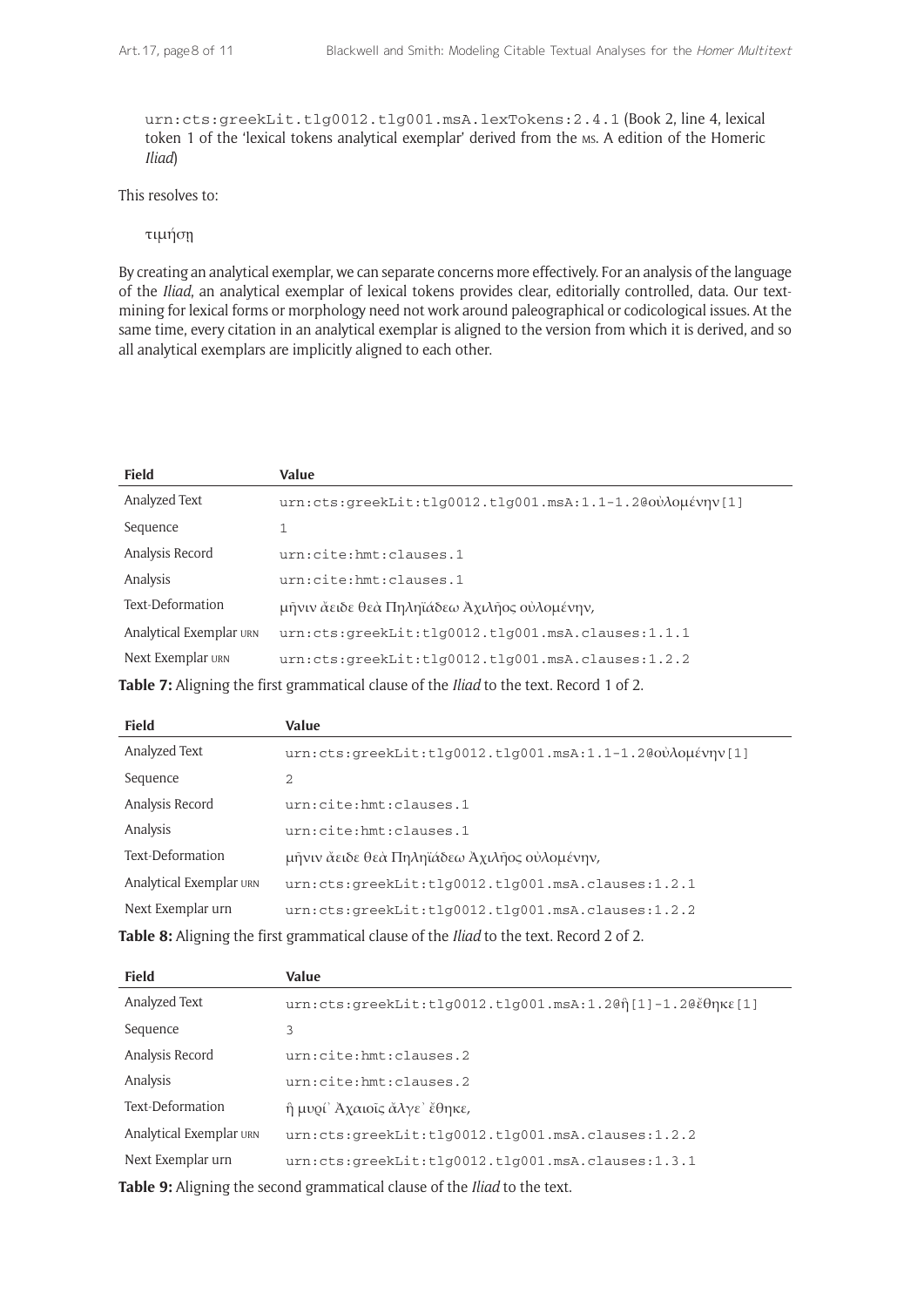#### **Clauses**

Analytical exemplars also allow us to read and cite a text according to analytical tokenizations. For example, it might be desirable to 'read' the *Iliad* in chunks defined not by poetic line, but by grammatical clauses. By analyzing the text by clauses and creating an analytical exemplar, we can make this possible.

1 μῆνιν ἄειδε θεὰ Πηληϊάδεω Ἀχιλῆος 2 οὐλομένην, ἣ μυρί᾽ Ἀχαιοῖς ἄλγε᾽ ἔθηκε, . . . — *Iliad* 1.1–1.2

The first grammatical clause of the *Iliad* is 'μῆνιν ἄειδε θεὰ Πηληϊάδεω Ἀχιλῆος οὐλομένην'. This includes all of 1.1, and the first part of 1.2. The second is 'ἣ μυρί<sup>'</sup> Άχαιοῖς ἄλγε<sup>'</sup> ἔθηκε', the rest of 1.2. This would present a problem of overlapping hierarchies, if we were to embed this analysis in the xml of the edition. The following tables add two additional properties to each analysis, the **analytical exemplar urn**, by which tokens in this new reading can be cited, and for each citeable node of the exemplar, the **next** citable node. This satisfies the ohco2 requirements, documenting citable nodes in a citation hierarchy, and their sequence (**Table 7, 8, 9**).

There are two clauses, identified by the Analysis URNS: urn:cite:hmt:clauses.1 and urn:cite:hmt:clauses.2. There are *three* entries in our record of these two clauses. The first two both have urn:cite:hmt:clauses.1 as their Analysis Record and their Analysis (because in this case, the analysis is unique: the first clause of this edition of the *Iliad*).

The Analytical Exemplar urns are the key for understanding why we have two entries for the first clause. This analytical aligment is creating an exemplar that is tokenized and citeable according to clauses. The Analytical Exemplar Urns, and the aligned analyses, make the following identifications:

• The first citable analysis of *Iliad* 1.1 is clauses.1.

• The first citable analysis of *Iliad* 1.2 is clauses.1.

• The second citable analysis of *Iliad* 1.2 is clauses.2.

If we were to navigate our Edition via a crs service, the following urns would return the following textcontent (**Table 10**):

| <b>Edition-level CTS-URN</b> | <b>Text-Content</b>                     |
|------------------------------|-----------------------------------------|
| urn:cts:msA:1.1              | μῆνιν ἀειδε θεὰ Πηληϊάδεω Αχιλῆος       |
| urn:cts:msA:1.2              | ούλομένην, η μυρί' Αχαιοΐς άλγε' έθηκε, |

**Table 10:** Citation of an Edition of the *Iliad*, two citable nodes.

If we were to navigate our Analytical Exemplar via a crs service, the following urns would return the following text-content (**Table 11**):

| <b>Text-Content</b>                                                          |
|------------------------------------------------------------------------------|
| μῆνιν ἄειδε θεὰ Πηληϊάδεω Ἀχιλῆος οὐλομένην,                                 |
| μῆνιν ἄειδε θεὰ Πηληϊάδεω Ἀχιλῆος οὐλομένην,                                 |
| μῆνιν ἀειδε θεὰ Πηληϊάδεω Αχιλῆος οὐλομένην,                                 |
| $η$ μυρί' Αχαιοίς άλγε' έθηκε,                                               |
| μῆνιν ἄειδε θεὰ Πηληϊάδεω Αχιλῆος οὐλομένην, ἣ<br>μυρί' Αχαιοΐς άλγε' έθηκε, |
| μῆνιν ἀειδε θεὰ Πηληϊάδεω Αχιλῆος οὐλομένην,                                 |
| μῆνιν ἄειδε θεὰ Πηληϊάδεω Αχιλῆος οὐλομένην, ἣ<br>μυρί' Αχαιοΐς άλγε' έθηκε, |
| μῆνιν ἄειδε θεὰ Πηληϊάδεω Αχιλῆος οὐλομένην, ἣ<br>μυρί' Αχαιοΐς άλγε' έθηκε, |
|                                                                              |

**Table 11:** Citation of an Analytical Exemplar at different levels of the citation hierarchy, and the resulting text.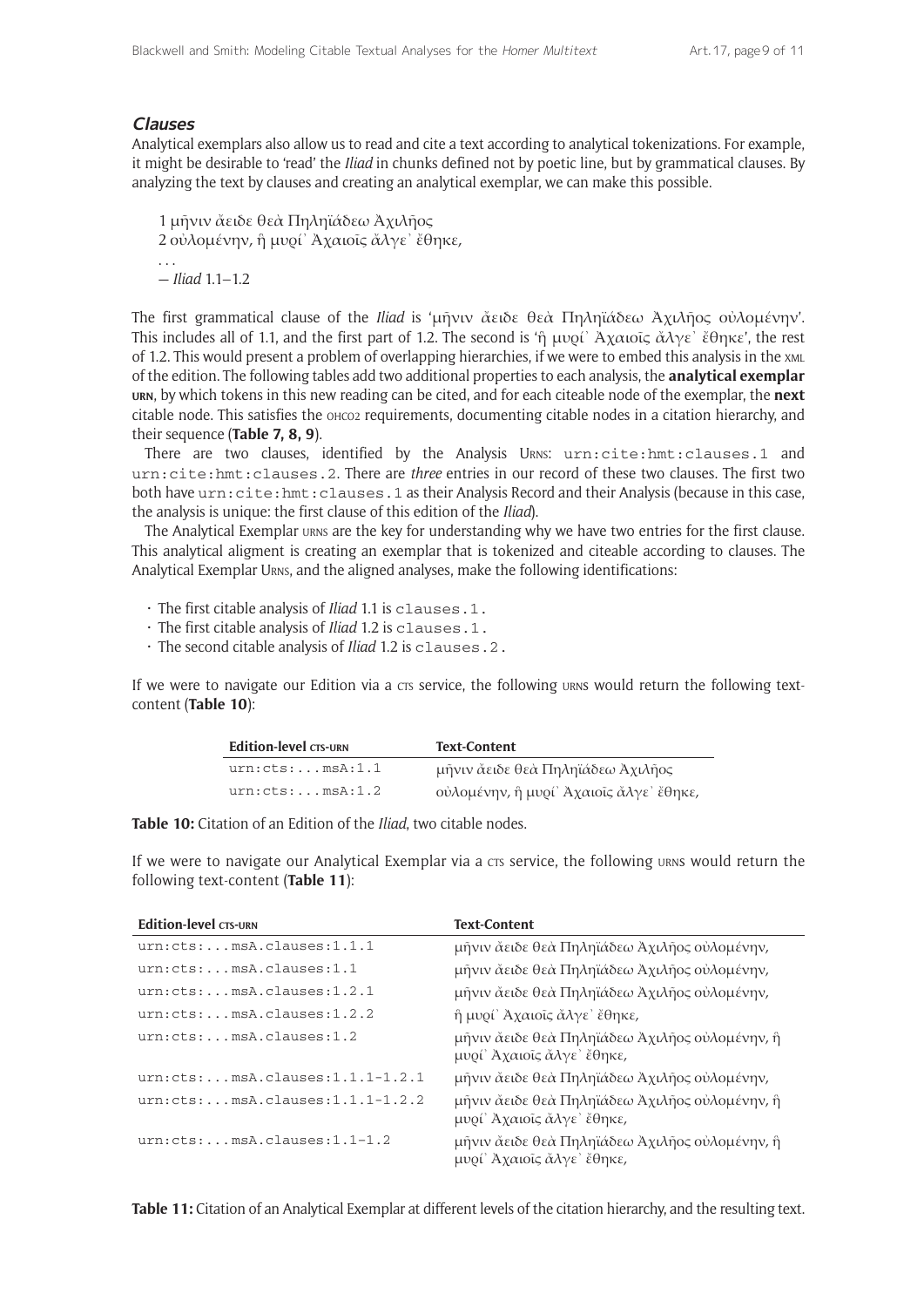A crs implementation recognizes that for each position in the sequence of a text, there can be only one citable node containing content. A request for '. . . :1.1.1' will yield the correct text, as will a request for '. . . :1.2.1', but a request for '. . . :1.1.1–1.2.1' will not repeat the same text-content.

# **Editing, Archiving, and Publication**

Our reliance on abstract data models allows the HMT to use the most appropriate tools and formats for each of the tasks of editing, archiving, and publishing. Editors transcribe texts into tei xml files, taking advantage of automated validation. Analytical work is captured in plain-text .csv files; our editors often work via the GitHub web interface, which offers validation of tabular data.

Data is archived as tabular text files; the project's archival repository ([https://github.com/orgs/](https://github.com/orgs/homermultitext) [homermultitext\)](https://github.com/orgs/homermultitext) saves versions of texts as both  $x_{ML}$  and tabular files derived from them.

The project's online publication is through the *HMT Digital* web-application, which uses an RDF database (currently Apache Fuseki) as a datastore. The archival data is transformed with our CITE Archive Manager utility into RDF statements. *HMT Digital* accepts queries on urns and allows browsing of texts, delivering data either as raw xml or json objects, or as xml transformed to HTML for human readers.<sup>8</sup>

# **Conclusion**

This approach to managing analytical data affords a number of benefits:

- It allows us to separate the concern of editing a text in machine-readable form from the concern of publishing analyses of that text.
- It allows us to record an open-ended number of analyses. We are not limited to any given xML vocabulary.
- It allows us to *cite* our analyses at a very granular level.
- It explicitly aligns each analysis to the edition analyzed, and so implicitly aligns all analyses to each other.
- Its simple structure can be represented by plain-text tabular data files, clear to read, easily repurposed and shared.
- It frees us to represent Greek using different encodings or orthographies without losing the connection to the primary source evidence of our manuscripts.
- It supports more complex sets of analyses than anything that can be embedded in xml markup.

This approach lends itself to automated analyses, such as morphological parsing or tokenizations by word+punctuation (as required for certain approaches to documenting syntax), and to automated generation of exemplars based on the editorial status of the text. It also lends itself to analyses hand-crafted by human editors, such as analyses of speeches, extended similes, or more complex instances of text reuse.

One goal of the *Homer Multitext* is the fullest possible account of the traditional language of the Greek epic poetic tradition. Such an account does not exist, and will depend on systematic analysis of syntax, morphology, and meter across full editions of Homeric texts and quotations of Homeric texts in ancient commentaries. While our work aligning citable analyses to citable texts remains experimental, we are confident that, as the hmt's collaborators continue to expand the project's collection of digital diplomatic editions, our approach adequately serves our present scholarly requirements, and is creating durable data. We are optimistic that our simple data formats can be readily transformed as future needs dictate, and will continue to offer new opportunities for engagement with and insights from the hmt corpus.

# **Competing Interests**

Smith's and Blackwell's research on the *Homermultitext* has received funding and other support (lodging, meals) from the Center for Hellenic Studies of Harvard University, Gregory Nagy, Director. Work on the *Homermultitext* has been funded by the National Endowment for the Humanities and the National Science Foundation. Work on CITE/CTS has been funded by the Andrew W. Mellon Foundation. M. Daniels, S. Stricklan, and K. Vincent-Dobbins, co-authors of an article cited in the bibliography, are former students of Blackwell. C. Dué, another author cited in the bibliography, is a collaborator on the *Homermultitext* with

<sup>8</sup> *HMT Digital*: [github.com/homermultitext/hmt-digital](https://github.com/homermultitext/hmt-digital). Cmt Archive Manager: [github.com/cite-architecture/](https://github.com/cite-architecture/cite-archive-manager) [cite-archive-manager.](https://github.com/cite-architecture/cite-archive-manager)